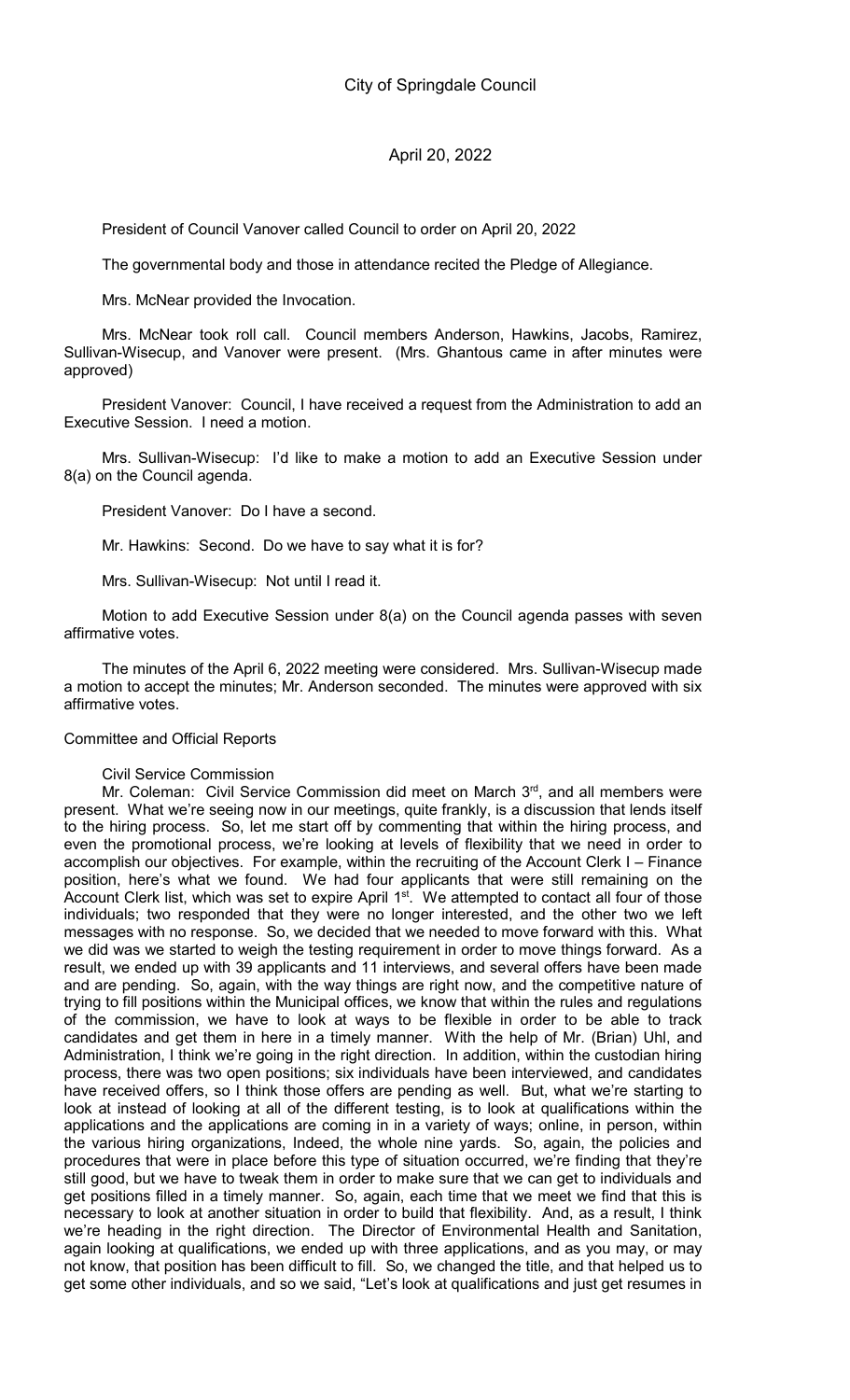Mr. Coleman (continued): here so that we can move forward with it." That's all that I have for this evening. Any questions? (None)

President Vanover: I don't see any.

Mr. Coleman: Okay.

President Vanover: Very good. Thank you Mr. Coleman.

| Rules and Laws    | Mrs. Ghantous | $\sim$   | No report |
|-------------------|---------------|----------|-----------|
| Finance Committee | Mr. Hawkins:  | <b>.</b> | No report |

Planning Commission

Mrs. Sullivan-Wisecup: Planning Commission met on April  $12<sup>th</sup>$  at  $7:00$  p.m., and we had a Conditional Use from Sweeney Chevy Quick Lube at 33 West Kemper Road. It was a Public Hearing. Basically, they want to turn their back end area into a quick lube so that when you go into the service area, you can leave your car there; they'll take your car and bring it over to the quick lube area, take care of it, and bring it back. It just keeps it separate so that if people need their car serviced for other things, that leaves those bays open, and that way the people who just need an oil change can get in and get out fairly quickly and that was voted a 7-0 vote. We had a Conditional Use for Creative Dreams Learning Center at 12117 Princeton Pike. We did continue that to the next meeting. That owner is going to have more; we needed more information. She didn't have everything that we needed, so, she's new; first time ever opening a daycare, and we wanted to give her every benefit of the doubt that we could, and so she is coming back with everything that she needs at the next meeting. That was voted 7-0 to continue. We had a Final Development Plan for Springdale Commerce Park PUD; Buildings one and four. That's at 12110 Princeton Pike. For those of you, it's the old GE Park. They were building Buildings One and Four, and after a lot of consideration, and a couple of changes, as it pertains to windows, it was voted 7-0 for them to go forward, and they said that it will be the last two buildings that they will have in that development. That will be full and we're very excited about that. Finally, we had a Concept Plan; discussion only; no decisions for TCM Repurposing the Tri-County Mall at 11700 Princeton Pike. David Wallace came; he showed different slides; a slide presentation. He talked a little bit about Phase One and that they're expecting Phase One to be finished around fourth quarter of 2024. And, we listened, and it was a fairly favorable discussion back and forth getting more information, and we're excited to see when they come back this summer with their final development plan. That is all that I have, unless you have anything Mr. Ramirez.

Mr. Ramirez: Sounds complete.

Mrs. Sullivan-Wisecup: Thank you.

Board of Zoning Appeals Mrs. Ghantous - No report

Board of Health

Mr. Jacobs: The Board of Health met on the  $14<sup>th</sup>$  and the good news continues in terms of indicators. In terms of documented COVID cases, there were four in the City in the last two and a half weeks. In Hamilton County, six people are on a ventilator, for example. So, the numbers are great and are continuing that trend at least for now. The (Health) Commissioner and the (Public Health) Nurse are still doing vaccine clinics and they're going full steam ahead. Within the last month, I think we had a week where we still gave out over 200 shots, but they're focusing them on folks getting those shots in the most vulnerable population which is seniors, and for people with immunocompromised situations. So, that's going full steam ahead. The vaccines continue at the Community Center, with the exception of tomorrow, on the 21<sup>st</sup> they will be back here, and then they go back to the Community Center for the near future. The old Boulevard now known as The Bully is ready in terms of licensing, so there's progress there. Mr. Coleman mentioned the Director of Environmental Health; there was a shift in that personnel, but there was discussion about how confident Commissioner Clayton is about the new hire, and so he feels very good about going forward. The last note would be accreditation is still full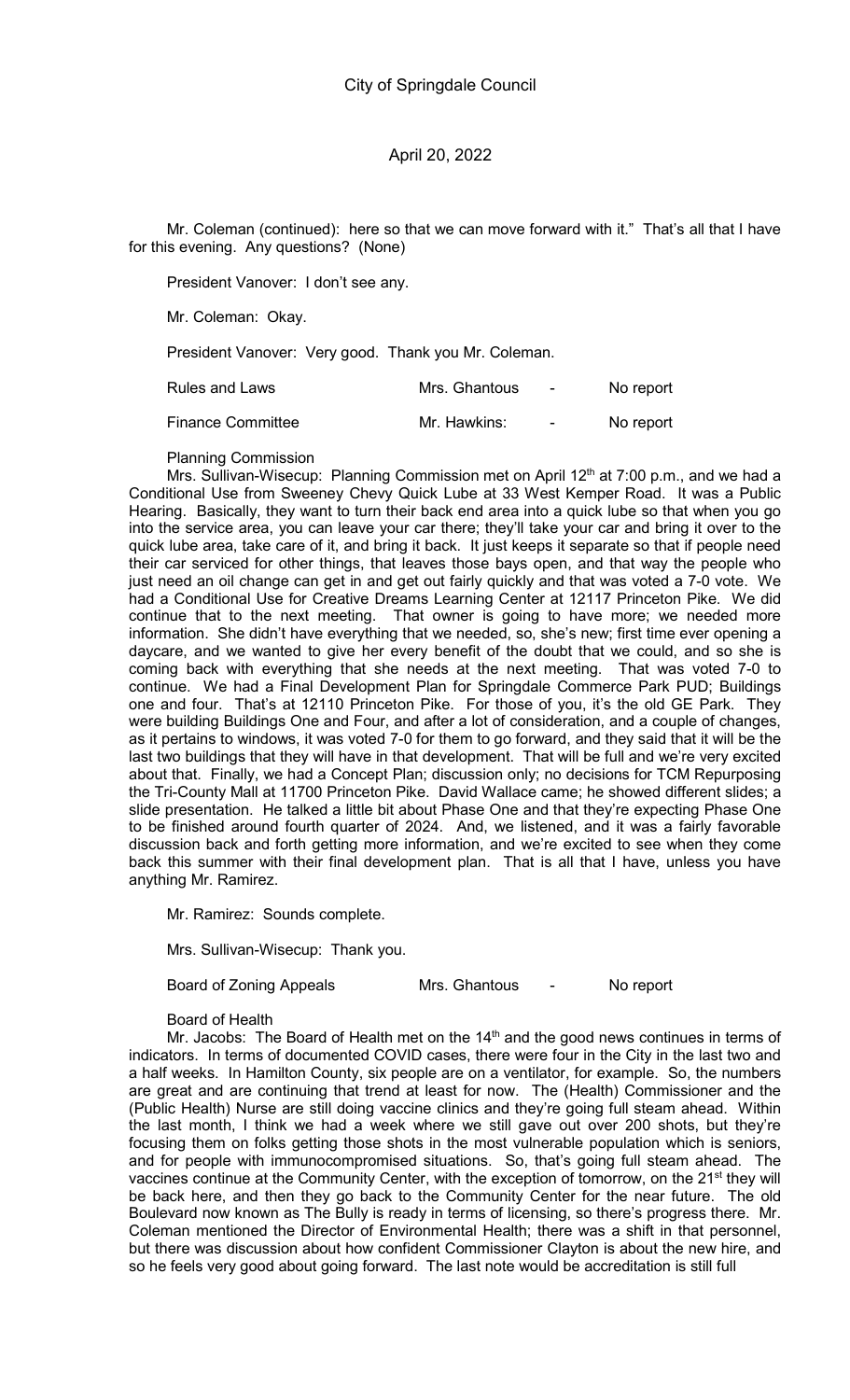Mr. Jacobs (continued): steam ahead. It's on track to be finished in time. Unless there are any questions, that concludes my report.

Capital Improvements **Mrs. Ghantous** - No report

O-K-I

Mr. Anderson: OKI did meet on April  $14<sup>th</sup>$  for the Board of Directors. There's two items from the meeting that I think would be interesting for folks to hear about. The first one is there was discussion about the infrastructure bill; the Federal Infrastructure Bill; the \$7.5 billion dollar infrastructure component. There's about a \$140 million dollars in Ohio up for grabs right now for EV Charging Stations, which is interesting. The reason it's interesting too is Springdale was the example that they used in the meeting for a possible place that would make sense for an EV Charging Station. They brought up their map that they used to kind of show kind of show the value of an EV Charging Station, and the Tri-County Mall area, which I know there's been discussion of possibly putting one or more there. Springdale was the example that they used as a good possibility because it's on the corridor of (Interstate) 275, (Interstate) 75, (Interstate) 71, and (Interstate) 74, which are all approved corridors for placement of EV Charging Stations with this funding within one mile of the corridor. There's a 20% match that's required for it, but they described possibilities for private companies to do build-out and local community get some profit from it without actually investing money. So, that was interesting and good to know. Maybe something we can look into. The other thing I wanted to bring up was a presentation on OKI apps. Our tax dollars, we spend a lot of time and money with OKI and the infrastructure components. One thing they do as a service is provide a number of applications; not just for City, but for residents to use to understand better traffic, solar sustainability, safety issues around them. All the OKI apps are available on their website www.oki.org/mapsapps. One that I wanted to highlight that they did too was the go solar ready app (www.oki/portfolio-items/solar-ready-rooftop-potential). It's really interesting because you can put in your address, or any address and with the data that they have, they can tell you how viable that building is for solar, in terms of the expected value you would be able to get out of it, wattage, what type of system, and where on the site makes the most sense for it. The reason I highlight that is right now, I know at least in my neighborhood, we've gotten a couple of solar installers coming around kind of selling what they can do, and I think it's good to know that there's another resource people can go to outside of a salesperson to get a feel for how appropriate solar might be for your location. That's available as the go solar ready app (www.oki.portfolio-items/solar-ready-rooftop-potential) on the OKI site. So, I thought that was interesting, so, I wanted to pass that along. That's it. Thank you.

Mr. Hawkins: Does the OKI app also give recommended installers, or do they have any direction for that or just more of what will be good for each individual?

Mr. Anderson: No, the application, and it's a web app, so it would be used through your browser, it's not something you would download. It just provides from public data and data that they have where it would be, and what the estimate would be on the wattage you could expect to receive. It gives you a judgement call of like, "Hey, this is a good site, or maybe, or it depends", but it doesn't refer you to installers. There's no tie-ins to commercial (sites), but it's a good checkpoint I think for that reason; it gives you kind of an independent look at what is available.

Mr. Hawkins: Thank you.

Mayor's Report

Mayor Webster: I have several items. Some very exciting ones. First off there's a press release. This was dated April 6<sup>th</sup> from Representative Jessica Miranda. She applauds the passage of House Bill 291 to name a portion of the Interstate 275, "Officer Kaia L. Grant Memorial Highway". The memorial will be honoring Officer Kaia L. Grant, a Police officer killed in the line of duty on March 21, 2020. I know Mrs. Miranda has worked very hard at this for the last couple of years and we're very pleased that this has come to fruition. So, we should see those signs go up there I would think very shortly. The next item we touched on is Arbor Day. I've got a proclamation here to read that I will present to Mr. Agricola for him to add to his collection down at the Public Works facility. But, while I'm on that, I just want to remind everybody that this coming Friday, down at the Community Center, we're going to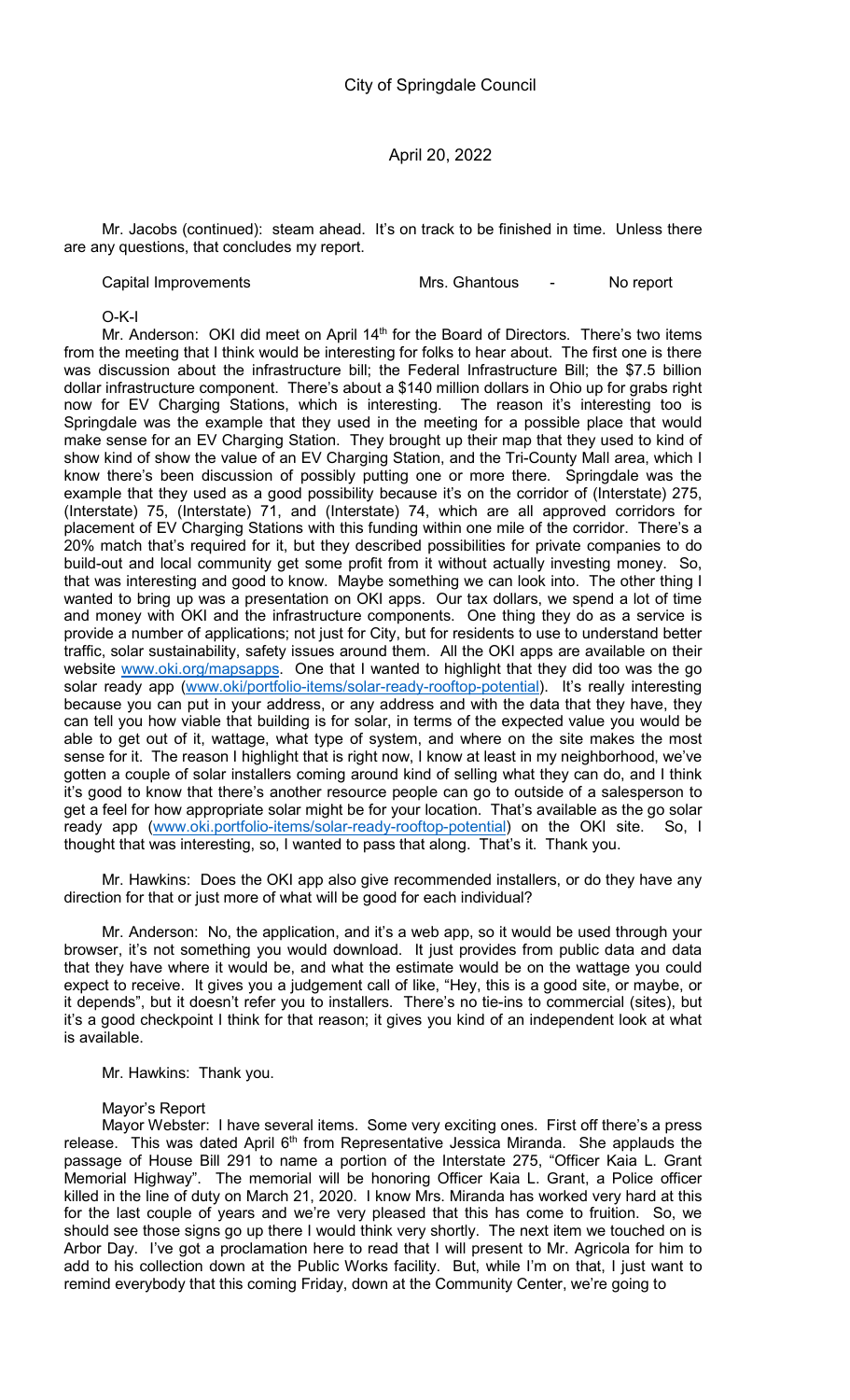Mayor Webster (continued): have a Tree City USA presentation. It's a gathering of about 53 organizations here in southwest Ohio, and 150 plus people will be in to receive their Tree City USA award and some of these cities, like Cincinnati has had a Tree City USA award for like 41 years, and so that pales in comparison to Springdale's 30 years, but we're still very proud of the 30 years and the job that Jeff and his predecessors have done in perpetuating our forestry program here in Springdale. So, but, anyway, without further ado, let me read the proclamation,

"WHEREAS, in 1872, J. Sterling Morton proposed to the Nebraska Board of Agriculture that a special day be set aside for the planting of trees; and

WHEREAS, this holiday called Arbor Day, was first observed 150 years ago with the planting of more than a million trees in Nebraska; and

WHEREAS, Arbor Day is now observed throughout the nation and the world; and

WHEREAS, trees can be a solution to combating climate change by reducing the erosion of our precious topsoil by wind and water, cutting heating and cooling costs, moderating the temperature, cleaning the air, producing life-giving oxygen, and providing habitat for wildlife; and

WHEREAS, trees are a renewable resource giving us paper, wood for our homes, fuel for our fires, and countless other wood products; and

WHEREAS, trees in our City increase property values, enhance the economic vitality of business areas, and beautify our community; and

WHEREAS, the City of Springdale wishes to encourage its residents to plant and maintain trees in the City.

NOW THEREFORE, I DOYLE H. WEBSTER, Mayor of the City of Springdale, do hereby proclaim April  $29<sup>th</sup>$ , 2022 as

#### ARBOR DAY

In the City of Springdale and urge all citizens to support efforts to protect our trees and woodlands and to support the City's urban forestry program"

So, Mr. Agricola (Mr. Agricola was presented with proclamation) (Applause)

And, in observance of Arbor Day, we will have two ceremonies on April  $29<sup>th</sup>$ . One at 1:00 p.m. across the road here at Springdale Elementary School, and then we will also have another service celebration over at Heritage Hill Elementary School at 2:20. Mr. Vanover will take care of that one for me; I've got a conflict there, but, we're looking forward to planting a couple of trees at the elementary schools and hearing their songs and so forth, and so on. So, it will be a nice day. Also, I have another proclamation that I'd like to read today, and this is one honoring teachers.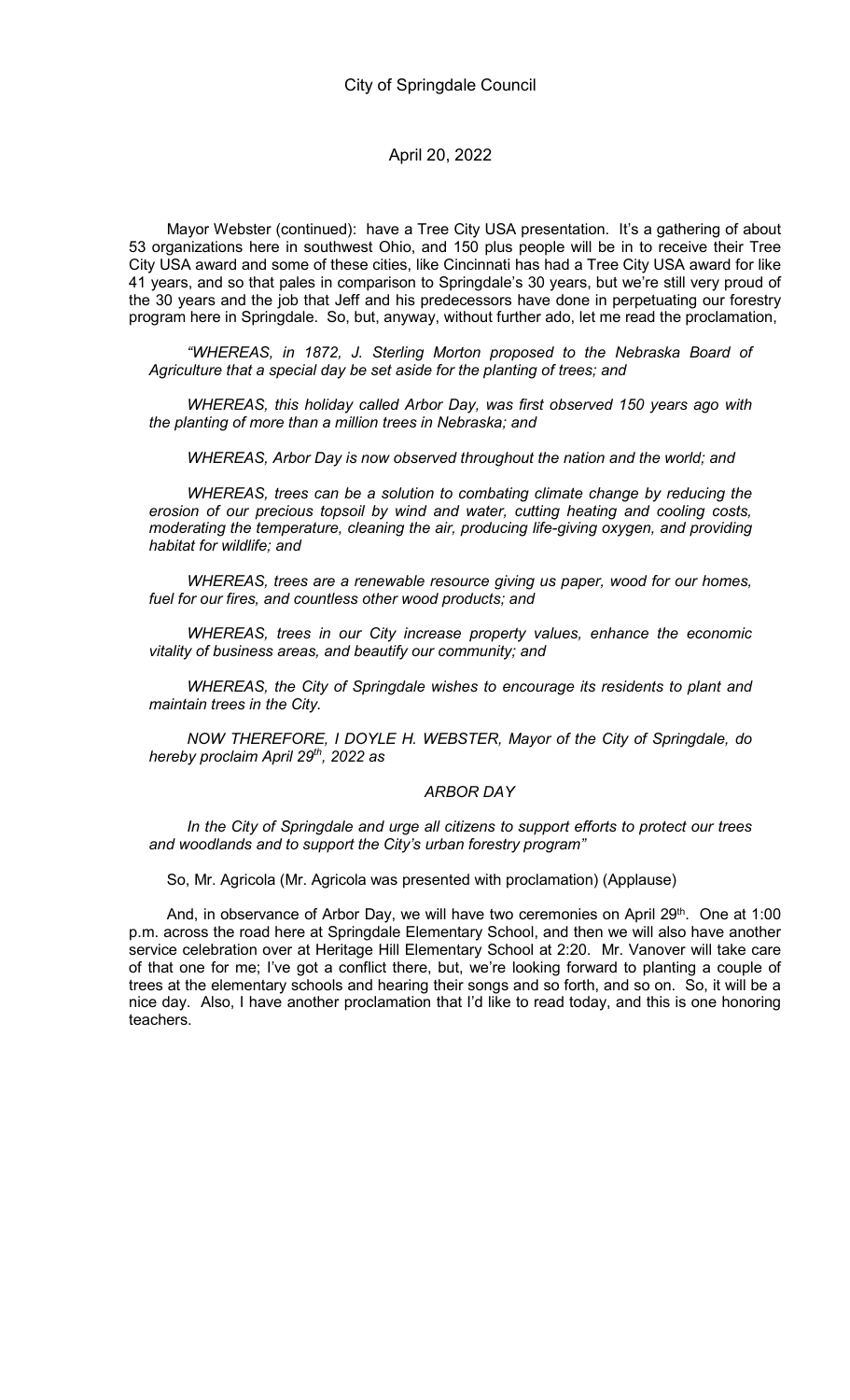"WHEREAS, since 1984, the National PTA has designated a week to recognize teachers for their hard work and dedication to students; and

WHEREAS, teachers mold future citizens through guidance and education; and

WHEREAS, teachers encounter students of widely differing backgrounds; and

WHEREAS, our country's future depends upon providing quality education to all students; and

WHEREAS, teachers spend countless hours preparing lessons, evaluating progress, counseling and coaching students, and performing community service; and

WHEREAS, our community recognizes and supports its teachers in educating the children of this community.

NOW THEREFORE, I, DOYLE H. WEBSTER, Mayor of the City of Springdale, do hereby proclaim the week of May  $2^{nd}$  through  $6^{th}$ , 2022 as

#### TEACHER APPRECIATION WEEK

In the City of Springdale and encourage all members of the community to join with it in personally expressing appreciation to our teachers and school staff for their dedication and devotion to their work.

This I think would be especially rewarding for Mrs. Wyder sitting here in the front row since she's a long-time teacher, and currently President of the Princeton Board of Education. Let me ask Andy Kuchta to come up and accept this. I think all of the cities in the Princeton School District are passing this proclamation and are all going to be presented one day next week, isn't it Andy over at the Princeton School at the Business Partnership meeting?

Mr. Kuchta: I'm not sure if they're having their next business partner breakfast next week, but, at the next one, I'll be sure to provide it.

Mayor Webster: Okay. (Mr. Kuchta was presented with the proclamation) (Applause).

Mayor Webster: And, I'm not through. No more proclamations, however, I'd like to take a little bit of time to talk about SOS (Springdale Offering Support). I know Julie Matheny has appeared before you a couple of times in the last few months talking about our scholarship program, and we have concluded that. The Scholarship Committee has chosen the recipient, however, we have not been able to notify that recipient yet, so I'd like to withhold that name. We'll share that with you, hopefully, at the next meeting. But, anyway, the other thing, and this is a really exciting project that we've undertaken is that we're going to start a clothing drive to support the Ukrainian people. We're doing this in conjunction with the Springdale Fire Department, and Matthew 25: Ministries. What you can do is take your items, and drop them off at the (Springdale) Fire Department. Let me read this brochure; there's a stack of them back there on the back table. So if all of you would like to take one, I'd appreciate that.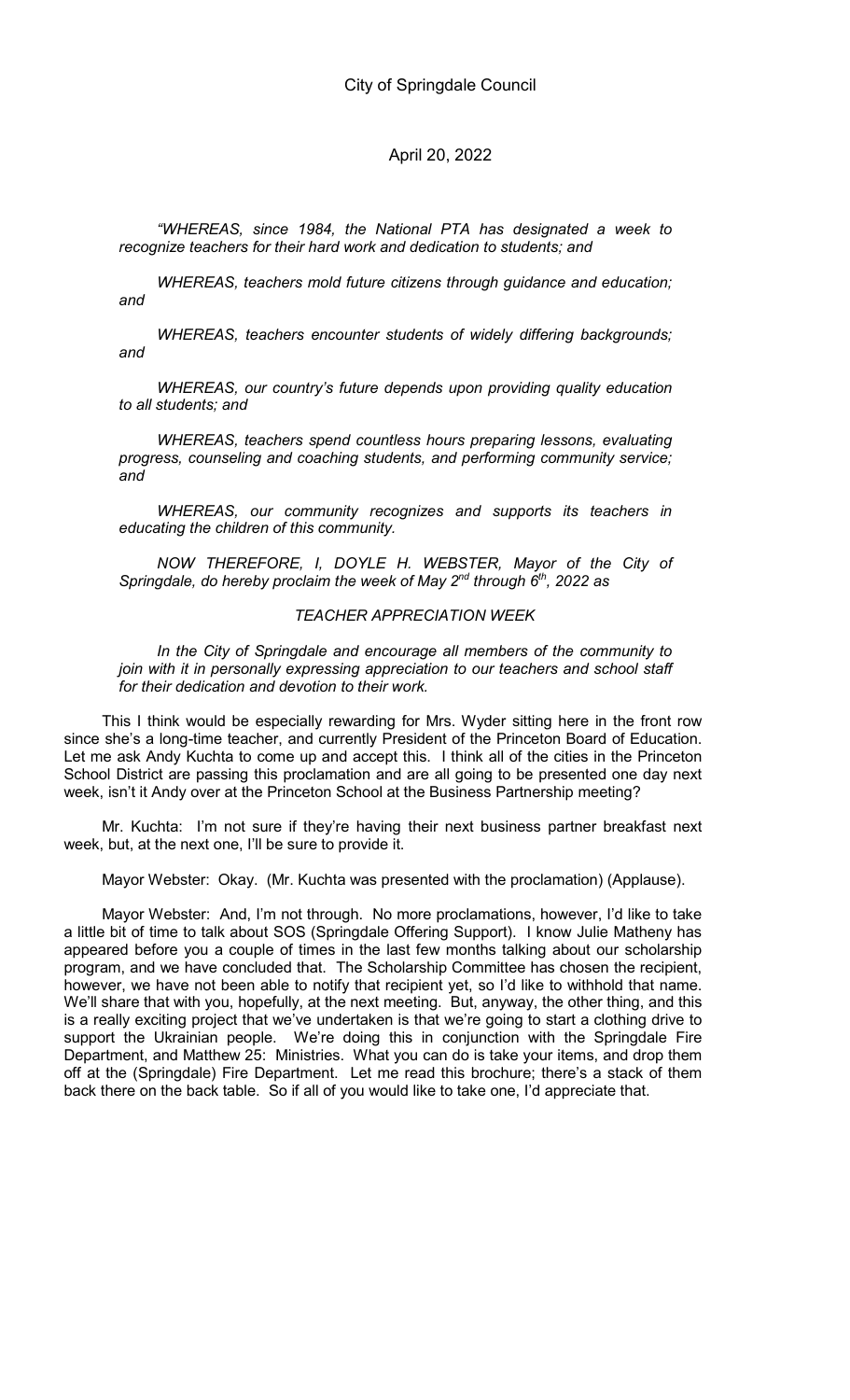"Please join Springdale Offering Support in support of Ukraine by dropping off the following items at the Springdale Fire House:

Personal care products: bar soap, sanitizer, toothpaste, toothbrushes, shampoo, body wash, deodorant, lotion, and feminine hygiene products

Paper products: toilet paper, and paper towels

First aid items: bandages, gauze, first aid tape, antiseptic creams, hydrogen peroxide, alcohol, latex gloves, and instant cold packs

New and gentle used clothing

Linens: Quilts, bedspreads, comforters, sheets, pillowcases, and blankets

Baby and Infant supplies: diapers, baby wipes, diaper rash ointment, baby wash, baby shampoo, and baby lotions

New stuffed toys (non-battery operated)"

No food donations please. We'll come back and ask for food at Christmastime, but no food now. Just the clothing items. But, anyway, please drop these donations off at the back entrance of the Springdale Fire Department, and we'll have some directional signs go up there within the next week so everybody knows exactly where to go, and you can do this 24 hours a day, seven days a week, and the cutoff is May 20<sup>th</sup>, and we're hoping that we have enough goods dropped off that Matthew 25: Ministries will have to come over before that and pick up, but, they will come up whenever we get a big box filled, they'll be able to pick it up. So, anyway, we'd appreciate everybody out there supporting the SOS effort to help the people in the Ukraine. I think that concludes my report Mr. President.

#### Clerk of Council/Finance Director

Mrs. McNear: The General Fund update through March 31<sup>st</sup>, 2022. For receipts, based on a net receipt budget of \$21.218 million dollars, and we have received \$6.239 million dollars, which is 34%. Those are made up of five major general fund resources which are Earnings Tax, Real Estate Taxes, Paramedic Services, Local Government Funds, and Mayor's Court for a subtotal of \$5.753 million dollars which is 92% of the anticipated budget. For expenditures, based on a net expenditure budget of \$21.349 million dollars, we have spent \$5.178 million dollars, which is 25% of the budget. Our General Fund ending balance through March 31<sup>st</sup> is \$6.916 million dollars. And that concludes my report. Thank you.

#### Administrator's Report

Mr. Jones: Several things; mostly from the Parks and Rec. Charlie Wilson wanted me to report that they have an opening for a Part-Time Customer Service Representative, two Part-Time Maintenance Workers, one Teen Advisor. In addition, seasonal employment for two Part-Time Maintenance Workers. So, a few events that are happening down there. Taking registration now for Adult Co-ed evening Pickle Ball Leagues. We hear a lot about the Pickle Ball, so there you have it. Registration for swim lessons for members are going on now and registration for non-members will start on May 1<sup>st</sup>. Speaking of May 1<sup>st</sup>, registration starts for fall instructional youth soccer at that time. Registration for the Sailfish Swim Team starts May 1<sup>st</sup>, and Meet the Coaches Night will be May 11<sup>th</sup>. Registration for the Club Rec Spring Extreme Event on May 13<sup>th</sup>, starts May 1<sup>st</sup>. Now, you're going to ask me what that is, so I'm going to tell you. I had to ask myself. Apparently that's grades five through eight. They will have outdoor activities, and they'll play games, kickball, slip and slide relays, and a variety of other things. Based on the weather, they may end up moving that inside, but they assure me it's a fun event. May 28<sup>th</sup>, swimming pool opens. May 30<sup>th</sup>, Memorial Day, the Community Center will be closed. Just as a reminder, and I'll try to remember to send you an email as we get a little closer, Mr. Agricola has volunteered to take pictures for the elected officials before the Council meeting, May  $18<sup>th</sup>$  at about 6:45 p.m. That's it. Thank you.

Mayor Webster: Just a clarification, the pool will be open on the 30<sup>th</sup> though right? Just the Rec Center itself is closed. (Mr. Jones nodded in agreement)

Law Director's Report **Mr. Braun** France Controller Muslem Controller Muslem No report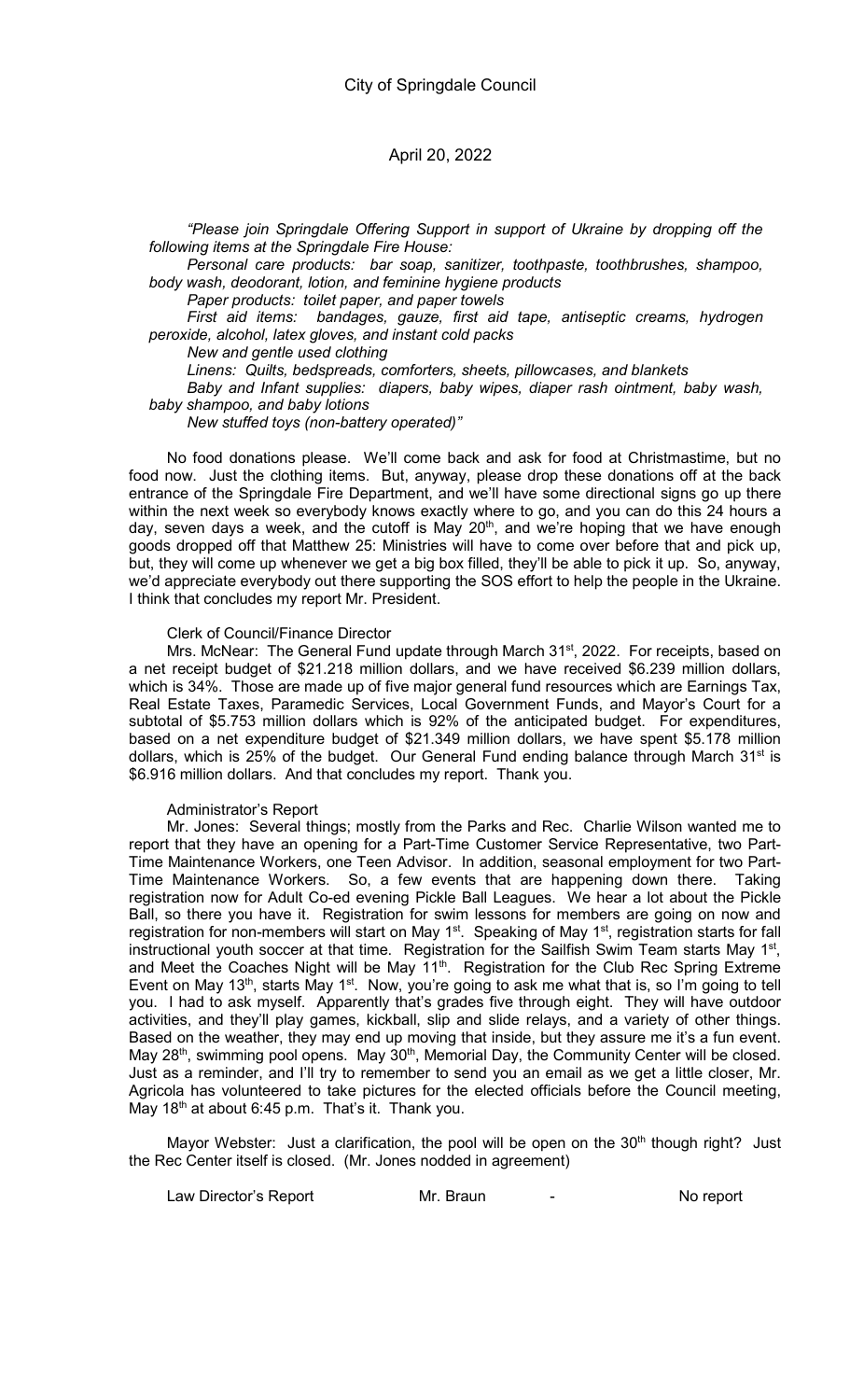Engineer's Report

Mr. Riggs: So I have some good news to report on the Community Center Reroofing Project. The work has resumed. The skylights are being installed. In fact, I think one of them went it today. So, we're looking to wrap that project up next month. That same contractor actually is going to begin working on the Public Works Salt Dome roof next month as well. We've already had a pre-construction meeting with him. The building permit has been issued, and we're looking to get started next month, and hopefully wrap up in about a month, so, maybe right before the fourth of July, or around there. The Northland Boulevard Reconstruction Project; we're still working on Stage III plans. Stage III is almost like 90% level plans, so, we're looking to get those submitted to ODOT (Ohio Department Of Transportation) on June 24<sup>th</sup>. The (Route) 747 Curb Replacement/Catch Basin Repair Project, no change there really. Adleta is our contractor and they are looking to begin construction early May 2<sup>nd</sup> and will be complete with that work in July. The East Kemper Road/CSX Railroad Bridge Project, the SORTA (Southwest Ohio Regional Transit Authority) Agreement has been executed. We are still working on finalizing the plans, hopefully in the next week or so we'll have that wrapped up. So, by the end of the month we'll have plans ready, looking to go to advertisement in May, and have bid openings sometime in June. The State Route 747 Urban Paving is going to occur after the Curb and Catch Basin Repair Project. We actually submitted Stage III plans to ODOT yesterday, on the 19<sup>th</sup>. That's all I have.

President Vanover: Thank you sir.

**Communications** None

#### Communications from the Audience

President Vanover: Please. There should be a pad there to put your name and address just for records.

Mr. Haugh: Good evening everybody. My name is Kevin Haugh. I live in Beacon Hills and have been a resident of Springdale for the past nine years. I recently visited our firehouse and was shocked at the condition of not only the building itself, but the apparatus and the staffing levels. We've talked a lot about; in these meetings we've talked a lot about expanding the City, the two new developments, the mall, and over where the Sheraton site was and nowhere anywhere was there a mention of expanding the fire department, or emergency services, or replacing trucks or bettering the current, with the exception of the two engines, the current apparatus are out of their service life and being held together by duct tape essentially. Staffing is down. I know we're working on recruiting new firefighters, but that process, to me, seems a little off having to pay to apply to a job, I know, discourages many firemen who don't have the money, or don't want to invest the \$50 into just have the opportunity to come test for the Fire Department. The station itself is, I think, a remnant of the 1970's with wood paneling, paint falling off all over the place. So, my question for Council is what are we doing to address the issues we're having at the Fire Department? I know, also, within the last month, I've seen a Sharonville squad in our station because we didn't have enough trucks in service, and, Woodlawn made a fire run into the City because we didn't have enough staffing available to staff our units that were in service. So, I'm asking Council what are we doing to address these issues and how can we fix our Fire Department now and build it toward the future with all these developments that we're bringing in to the City?

Mayor Webster: Are you asking City Council, or are you asking Administration?

Mr. Haugh: I'm asking City Council do we have any plans?

Mayor Webster: Do you guys want to answer that?

President Vanover: Go ahead.

Mayor Webster: To be honest with you young man, I couldn't hear everything that you said, but, you mentioned something about Sharonville?

Mr. Haugh: Sharonville was …..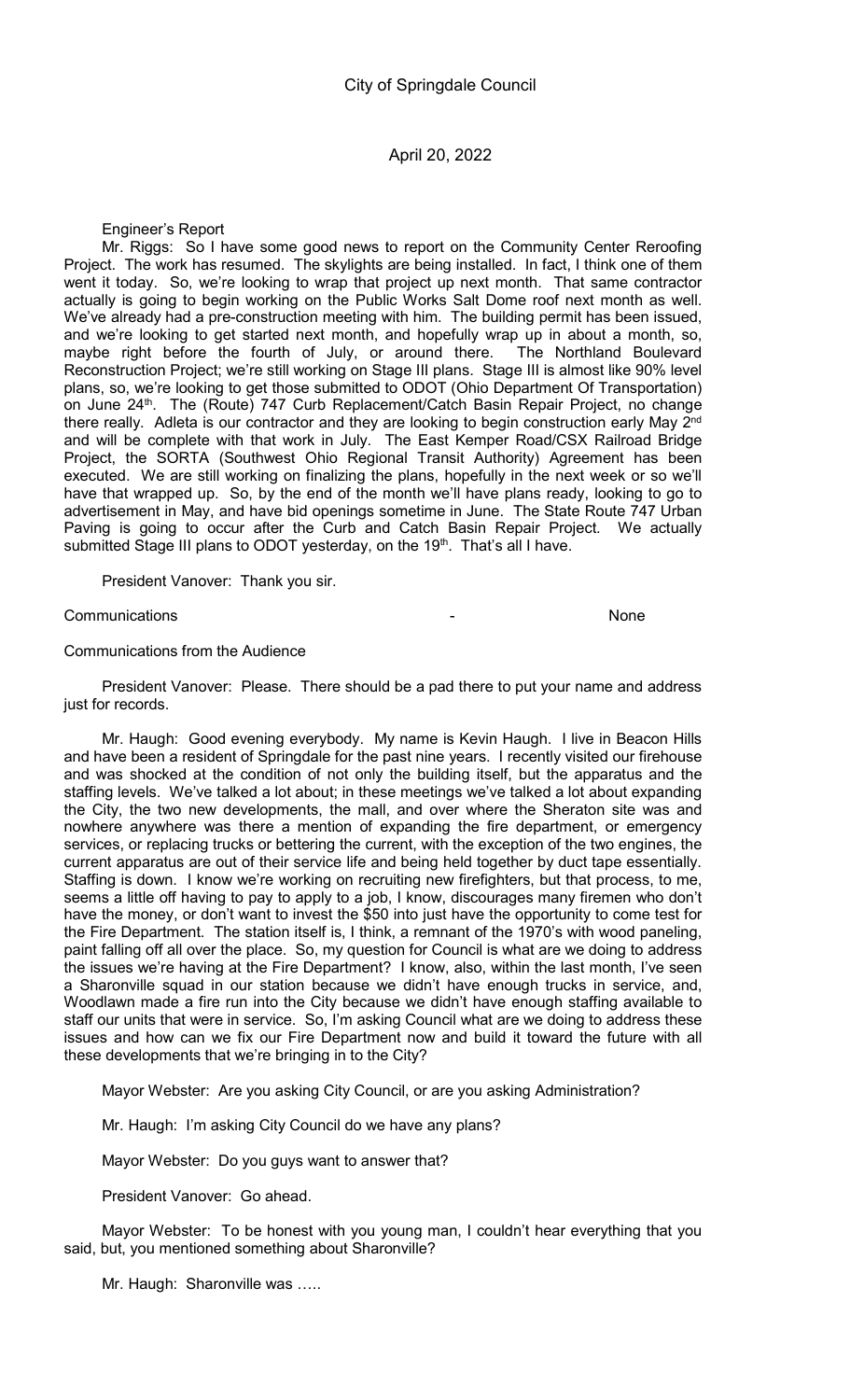Mayor Webster: We borrowed an ambulance from Sharonville because we have three ambulances; two of them were out of commission, so we were down to one ambulance, and so we approached Sharonville to see if they would lend us one until we got at least one of ours back in service, which they very graciously did, and we'll be forever grateful for them for doing that, but, we've already returned that, and they told me we got the motor replaced in the one, and so we're back to two operating, and the other one I guess is in the garage, so we have a third one, so, we think we're in good shape there. As far as the engines, Brian (Uhl) and John (Jones), jump in here and help me here, but we've got one that one of the pumpers is like two years old, maybe three. We've got another one on order; another pumper. And, so, we don't see that we've got a problem with our capital rolling stock over in the Fire Department.

Mr. Haugh: The engines are fine. The ladder truck is out of date, and will not be tall enough to service the new buildings that are coming with the new development over by the mall, and the ambulances; one is 17 years old, and that's "second out" right now. The "primary out" ambulance was just replaced. They just replaced the engine, and that's ten years old, and the one that was damaged in the accident, which is still over at Ford, is nine years old. So, and the average service life of a squad is about ten years, so, we've almost reached the end of all three service lives for these trucks with no plans, that I've heard from anyone, to continue replacing these to make sure they're in service. I want to know, as a resident, that that 17 year old ambulance is going to be able to come to my house and not break down, or have an issue to get me to the hospital. And that's an awful old truck for an ambulance that runs about 3,000 calls a year.

Mayor Webster: All I can tell you is that we are constantly looking at the rolling stock and if one of those units needs to be replaced, we certainly will replace them. Now, to my knowledge, we do not have an ambulance on order do we?

Mr. Jones: We do not for 2022, no.

Mayor Webster: We have nothing on order for 2022, but, I can sit here and I can tell you exactly what we're going to do if things work out the way we think they're going to work out with the TIF (Tax Incentive Financing) dollars coming in from the mall, and if that's the case, we can buy probably a new fire truck every year if we wanted to buy one. That's the kind of revenues that will be generated, but I'm not going to sit here and promise that to you in case the development doesn't materialize the way we think it's going to. But, all I can tell you is that we've always supplied this community with what it needed; its rolling stock, its police cruisers, its ambulances, and its fire trucks, and we will continue to do that whether Tri-County Mall gets redeveloped or not. And, a few years ago, we decided well okay we can't write a check for \$600,000 or \$700,000 dollars for a pumper, but what we can do is we can buy it on a lease option to purchase with three equal payments of a couple \$100,000 a year, and that's what we've done with a number of vehicles over there. And, we'll do the same thing with an ambulance. If we need to replace all three of the ambulances, we could do that tomorrow if we had to, so that's the last thing in the world that you need to worry about is Springdale being able to provide a squad at your front door if you need it.

Mr. Haugh: I'm concerned because how many of us have cars that are 17 years old?

Mayor Webster: I'm sorry, I didn't hear that.

Mr. Haugh: How many of us have cars that are 17 years old? That roll out an average of three times a day.

Mayor Webster: So, let me ask you, who should I listen to? Should I listen to the Fire Chief and his staff over there to tell me when they need to replace it, or should I listen to a resident that's concerned because we've got a 17 year old ambulance?

Mr. Haugh: No, I would think you would listen to both of us and weigh the options. But, one thing that firefighters look at when they look at where they're going to go apply to and work at is the equipment. And, if you have old equipment, they don't want to come work in an old station with an old firehouse; they like having the new and best like everyone else does.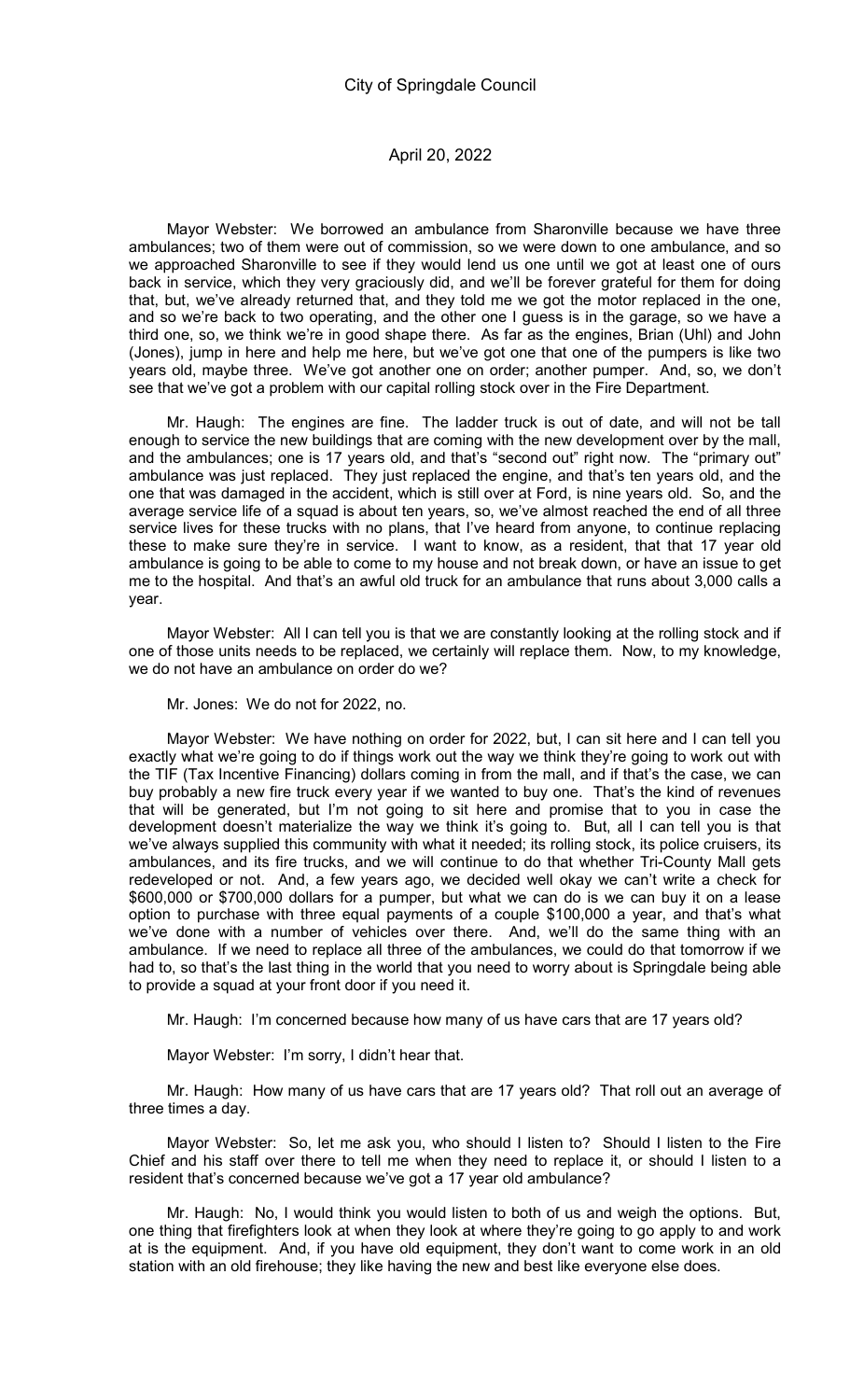Mr. Haugh (continued): So, if we're having a hard time recruiting firemen, we need to look at that too and it just seems that those trucks are very old and we're kind of keeping them together. We're replacing motors, and one was wrecked a few weeks ago. I don't know whose fault; it doesn't matter whose fault it was, but if that's out of service, that brings us down to two, and I think that as a Council and as a community we need to look at being proactive is okay, we need to have plans to replace this now with something if it does get totaled out because it's still sitting at Ford. It hasn't moved since the accident. I drive past it every day. We need to be able to say, "Okay, let's get this truck ordered, and move today." Rather than sit there and wait for the insurance to say, "Okay, we are going to pay for this." The average build time for an ambulance is almost a year and a half. So, we'd be without or short a truck for a year and a half and our primary truck is 17 years old. How hard can we run that truck before it breaks down and then we're down to one truck and we have to borrow trucks, we're having to call other people in to come in and pick up Springdale residents.

Mr. Uhl: Just to clarify a couple of things by way of staffing. We're currently in a hiring process right now. We've wrapped up the physical agility testing, we wrapped up interviews today, and they should have, hopefully, two conditional job offers made by the end of the week. So, we're getting closer to the staffing issue. Rolling stock is what it is, and we keep up with those. We don't have a set program because sometimes we can extend the life of certain pieces of equipment. For instance, one of the ambulances went down. There was an issue; something was struck underneath it and it dislodged an oil filter, and causing all the oil to drain out of the motor, and that's not good. The engine seized up. We have to replace the engine. So, in essence, we have a new ambulance of sorts sitting over there right now. It's a brand new engine. Now, I know all the parts that go on it are not necessarily new, but, we believe we have a 2013, I think a 2012, 2013, and I think the one you keep referring to is a 2006 ambulance that we use as a "third out"; it's not a "primary out". We do run three ambulances when the need arises. We do have a third ambulance that can go out the door. So, currently, we have two. We returned the one to Sharonville. The tower that you speak of, we were talking about replacing that two years ago, and the Fire Chief made a recommendation to us that was, "Let's get an engine in the house before we do a tower." That's the primary unit that runs out the door. It makes EMS runs, it can also handle the large majority of the fire runs that we service here in the City. You're correct in saying that the tower is not going to reach these taller buildings. But, the City of Cincinnati does not have a fire apparatus that can accommodate all of their structures either. So, there's only so many feet that they can put on a ladder on a vehicle. So, we're limited by that, but, moving forward these are all things with all the developments, those are all things that are taken in to consideration. Turning radiuses, as well, outriggers on towers. Obviously with streets that can present a problem if you can't put your outriggers out to get your ladder up to the residential tower, that creates some concerns. So, our staff as it sits now are very much in tune to what the needs are from a staffing perspective, but also an equipment perspective. We're currently doing a facilities assessment on all of our City facilities to help us guide and prioritize certain improvements that we can make, so, I know you had a couple of other questions and I'd be more than happy to talk to you after the meeting and give you my card and what not. We can talk about and answer some of those questions.

Mr. Haugh: Okay. I just, in visiting the firehouse and hearing everything it was a little disconcerting as to the age of some of the trucks and wanted to kind of get that on Council's radar because I have met the Fire Chief once. I know I've talked to him and I don't know if it's a budget issue or what, but, having a "second out" truck right now that's 17 years old makes me question, "Do we need to fully replace it if it's going to be a 'second out' for a little while? Should we be moving forward to replacing it as opposed to waiting to see if the insurance is going to pay for a new truck, is it going to fix the old truck that was in an accident, or do we have to borrow another truck?" And, so forth. It just seems like our Fire Department could be much better than it is and I think that will also affect those who apply and the quality of candidate we get coming into the City.

Mr. Anderson: I just wanted to add I thought Mr. Uhl's update covered a number of items I was going to say, but first I wanted to say I do appreciate you coming out tonight and taking time out to raise the concern. I think that's a perfectly valid question to ask this group. I hope you got some of the answers that you were looking for from Administration. I do want to highlight that facilities assessment that Mr. Uhl mentioned in passing at the end, that is one of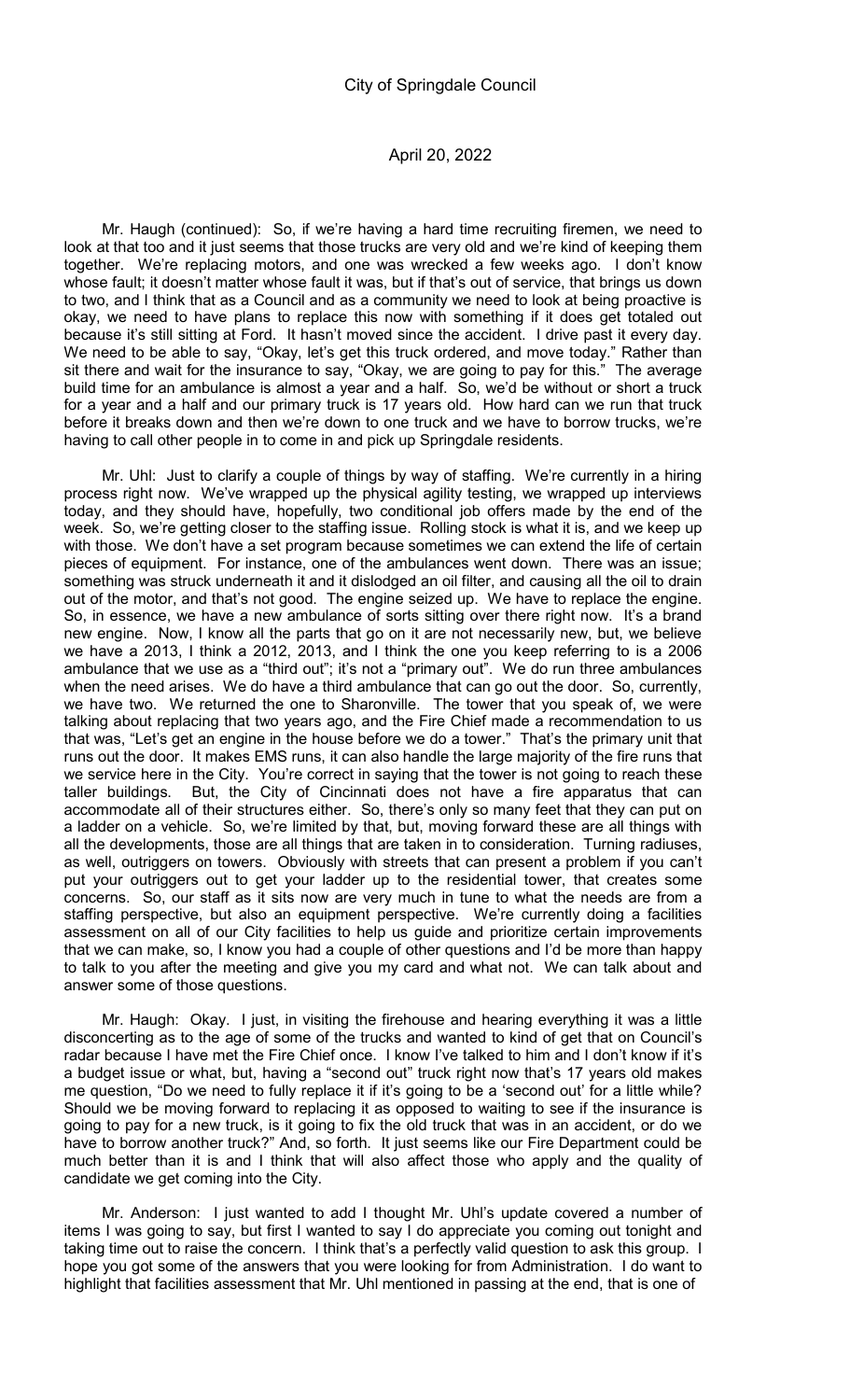Mr. Anderson (continued): the key mechanisms I know I'm looking for as a member of Council to help prioritize some of that spend. Especially as we talk about the new development TIF money. Because, you're right. The Fire building itself seems dated; it's still functional. The Police Department; same thing. The Fitness Center, the Community Center today, it's the same challenge. So, as a Community, we will need to get together and figure out what those priorities are. I do want to also mention, it was about two years ago the Public Safety Committee, which a standing committee of Council, did meet to review the staffing levels for the Fire Department and the Police Department specifically. Out of that, we did make a number of recommendations that were adopted that increased and changed the level of some of the staffing of the Fire Department so we had additional positions and then filled those. We also made a conscious effort, which was difficult, to replace some of the part-time firefighters with full-time. That also makes a big difference to some of the applicants you mentioned. Some people are very interested in the new toys, and I think you'll find if you went to the Fire Station and talked to some of the team over there, they're still excited about the new fire trucks that they've gotten. We did look at the ladder truck two years ago, but that was deferred. I think that makes sense looking at the budget. There's only so much we can do, but it's not lost on us. We're not ignoring it. We do have Public Safety Committee meetings and we talk about that, and this group, as a whole, has talked about it as well. I think that facilities assessment will be interesting to look at as we prioritize that. I think we all that if these developments continue, we are going to have to make some changes. Not just with the Fire Department, but also the Police (Department). We might need to add a substation closer to the core of the City, things like that. That building needs more renovations. We invested over a quarter of a million dollars a year and a half ago in it to update the locker rooms and ventilation, and update some of the jail, the holding cells. So, we're making those investments. I just didn't want you to think that it's being ignored. Because, I haven't seen that. But, it is fair to ask what we're doing so, if you didn't get enough detail, I'd encourage you to follow up with Mr. Uhl as he offered. All of us are also available to answer those questions as well. I can tell you personally my stepdad was a fireman with Sharonville for 20 years, more than that. So, I'm very personally sensitive and I feel tuned into it. I know Chief Stanley does a great job over there with the team that he has and they've got a really impressive group of people. I wouldn't get hung up on the 17 year bus per se, especially when you talk about diesel heavy duty machines like that. But, it is not the first out the door, and we're always going to have to take a look at that. I guess I'm saying I appreciate you coming out and asking the question. If you don't feel like you got enough answers, feel free to reach out to us so we can dig into it some more. We do want you to feel safe. My parents still live in Springdale, and they're older. I have family here too, so if I do need to call an ambulance, I hope it's going to be there too, so I'm interested. Thank you.

Mr. Hawkins: Echoing what Mr. Anderson said. We appreciate you coming out and sharing your input and questions. Just a few things. The big thing, and you hear this word a couple of times is priorities. So, the number one priority, I think, for Council, for the Administration over the time period when I've been here since 2009 in terms of sitting on Council has been Police and Fire. You go back to 2009, we had a lot of cuts that took place as we saw a lack of funding from the State. Some changes that the State legislature and the Governor made that impacted us greatly. The things that we were focused on when we couldn't go out and do our annual \$750,000-\$1,000,000 for street projects, road repairs every year. We had to give that up because we didn't have the money to. There's always still a focus on making sure that Police and Fire was able to do what we needed to do for our residents and keep us safe throughout that time period. So, it's been a major priority; it will continue to be a major priority. The other part in terms of forecasting. It's something that the Administration, and Council continues to look at. Each year when we go through and we do a budget, that process looks like this; the Directors of each department, so, in this instance, you'd be talking about the Fire Chief, Chief Stanley, will give a "wish list" to the Administration. The Administration will work with those Directors in going through what is really needed, what is sort of wanted, and where are we at in terms of, again, prioritizing the needs so that we can have every department function as it's supposed to and take care of residents, what have you. That then comes to the Finance Committee, the Finance Committee goes over that, has that discussion, the Budget goes out to the entire dais, members of Council, and then Council goes over all that, and we go over and have that discussion with regard to it. There are things that get forecasted out, and you've heard from Mr. Uhl, and Mr. Jones, and Mr. Anderson regarding some things in terms of rolling stock, trucks. Those things are very, very expensive. I think that the engine we just got may have been the biggest capital cost that we've made ever or at least in recent time. Those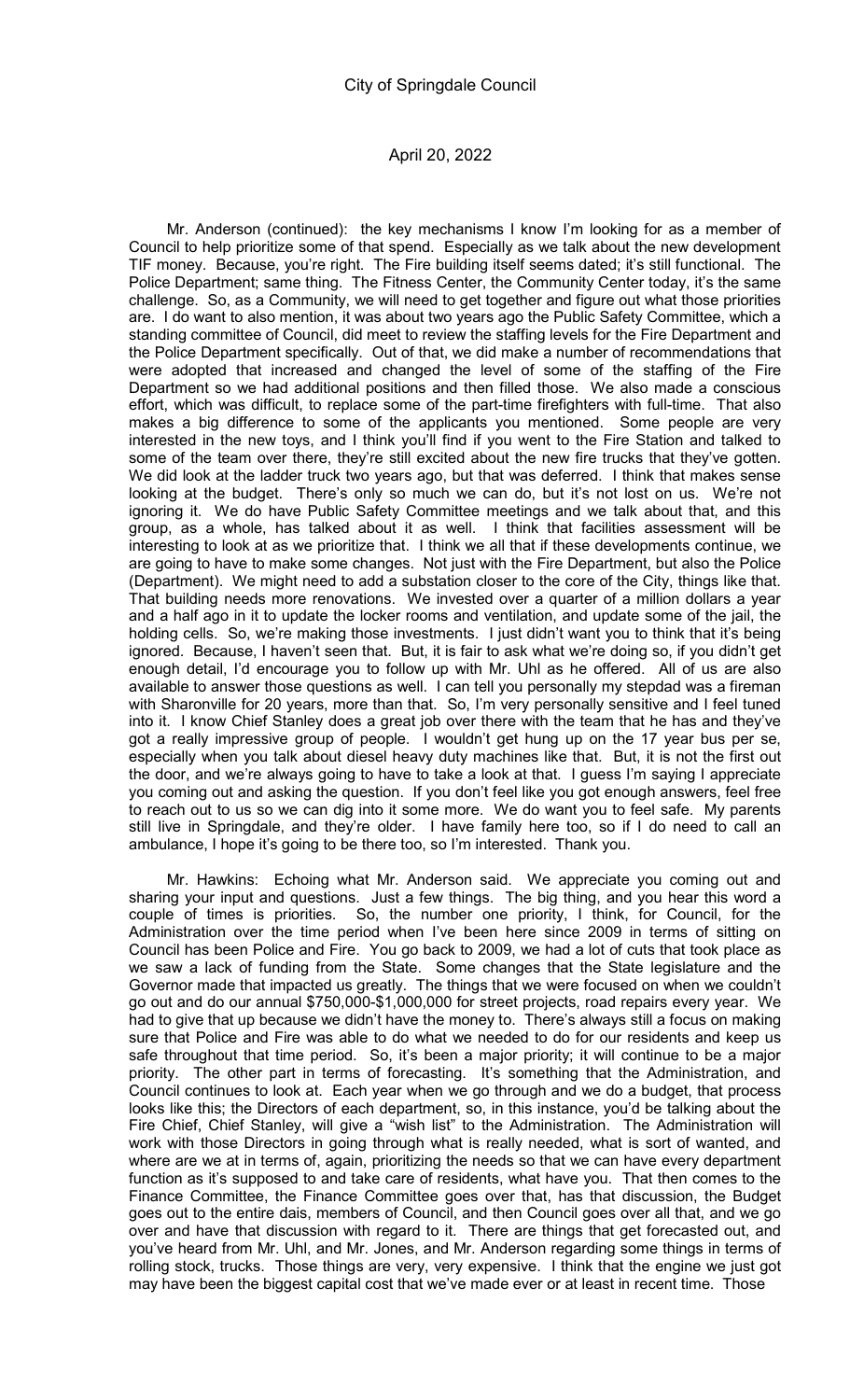Mr. Hawkins (continued): ladder trucks, just from the time that I've been on Council from 2009, have gone up exponentially, and so we're not flush with cash. We're very prudent with regard to the money we have, and very optimistic with regard with the money that we will get in the future, hopefully. But, this is not like some place to our south and has a golf course that loses money, or another place that's got a convention center that prints money. We're not in that same position. The money that we have, and the money that we're going to get, we do forecast. We have to look at what are the priorities in terms of what we have to take care of and when do we have to take care of them. And, your question in terms of Council directly, you heard from the Administration, I won't speak for the other six people up here, but, part of what we're doing because we're part of the legislative body, is we're listening to the input and taking input from the Administration in terms of what do we need. They're coming to Council asking for money essentially or, we're approving money. We've got to listen to what that input is. The person who has the greatest amount of input and is closest to it is our Fire Chief. So, when our Fire Chief tells Administration, "We need 'x'", Administration tells Council, "We need 'x'", Council has a discussion with regard to that. And, we still have to be prudent with regard to, and good stewards of your finances, your tax dollars, my tax dollars, everybody's tax dollars with regard to what we do. But, that information comes to us and, if our Fire Chief or Police Chief, or whomever says, "We're okay. We can do this next year, or in two years." I trust that person. They've been put in a position to handle that and make those decisions. So, as you've heard, none of this is stuff that we haven't thought about. The new developments, be it Merchant Street, be it at the area soon to be the former Tri-County Mall. We realize you increase the population, we're going to have more Police, more Fire; staffing is going to change, facilities may change and you heard there's discussion with regard to assessing the facilities; our five buildings. And, that may result in a new firehouse, or a firehouse moving and we may have a new building or an old building redeveloped to house the Fire Department. So, rest assured, those are all things that are on our radar going forward. But, it is something where we've got to make choices. We can't do everything all at once, but, rolling stock is something that gets talked about every single year and it's not just for that year, but it's also forecasting for, "Hey, we're going to do this this year, or we're going to have to wait a little bit." Okay?

Mayor Webster: I'd just like to address the high rises or this new development at Tri-County Mall that is going to have several six, eight, ten story buildings and we used to have a ten story building in the City with the Sheraton. Well, you can't service anything above four floors. Now, I was asked the same question at one of the Community Engagement meetings we had a few weeks ago, and, our retired Fire Chief was sitting in the front row. And, I said, in answer to that question, I wonder how we're going to service these six, eight, ten story buildings, the fire code only requires us to service up to four stories. If you go above four stories, you have to have self-contained fire suppression systems in place. So nobody has fire trucks that can go up to ten stories. And so, we're not going to do it either. So, they just don't make equipment like that to service ten stories. And, so, after the meeting, the retired Fire Chief who used to sit right here on City Council said, "You answered that perfectly. That's exactly right. Four stories is what we are required to service, and have equipment to do so and we have that presently with our ladder wagon." Now, also, when he was sitting on City Council, his advice was we don't even replace that ladder wagon. Now, here's a guy that's been in the business for his whole life, and he said when that goes "kaput", just don't replace it. Replace it with another pumper. And so, now, as Mr. Jones said last year we put the budget together, he asked the Fire Chief if it was time to do the ladder wagon. The Fire Chief said, "No, he'd rather have a pumper." So, now we have a pumper on order now being built and we're paying lease payments on the thing. So, we appreciate your concern, but, believe me, I think you're in good hands.

Mr. Uhl: Just to kind of land this plane too. We had some early discussions, probably five months ago with the Fire Department knowing that the squads are one of those things that make the volume of runs. That's the "high run volume" all of our EMS calls. So, in theory, we have an EMS department that puts out fires. So, our ambulances are priority in that facility. But, several months ago, they formed an internal ambulance committee to start looking at different specifications on what that next "build out" would look like. So, they have, I think, one more meeting. The design team has actually gone to a manufacturer to spec out certain things on a box on a unit. And, you are correct, the "build out" time is between 14 and 18 months. So, we do know that probably sometime later this year, we'll have to place that order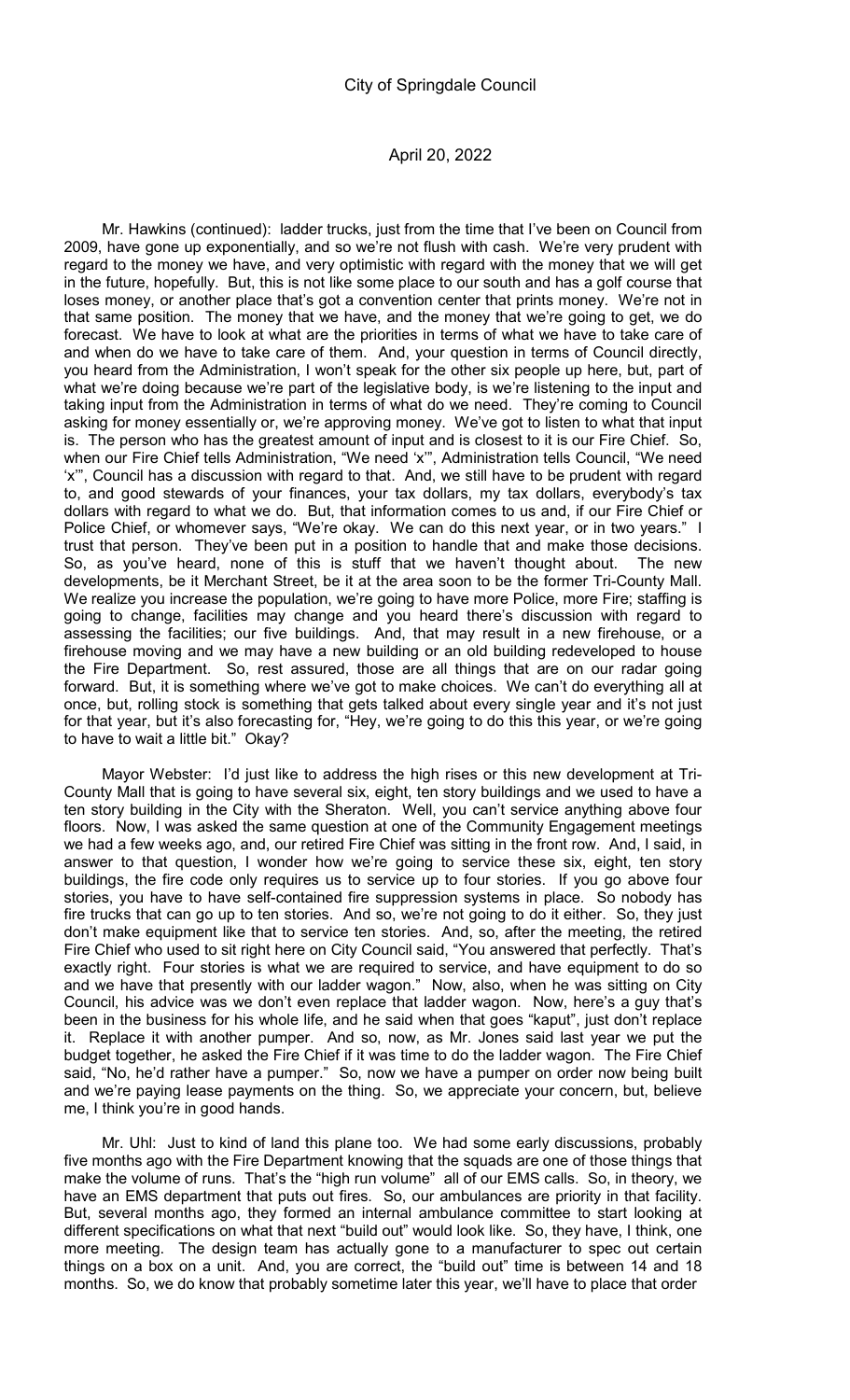Mr. Uhl (continued): so that we can get delivery, hopefully sooner than later. But, we do know there's a time lag, so we're months away from probably hitting the "go" button on an order so that they can build that out and then figure out the financing.

President Vanover: Well, I'm going to come at it at a little different angle. We've an aerial that's 20 years old in service; still in service. To me that's a credit and a well-deserved pat on the back to the efforts of our fire team over there to keep that vehicle going. And, the vehicle before it was 20 plus. And these are diesels. These aren't gasoline engines. So, it's not a fair comparison to say. Well, I've got a 2009 Ford work van and she's still going. She's not the prettiest thing, but she gets me there, and gets the job done for what I need. That aerial that Mr. Hawkins mentioned, the one there was \$675,000. The next one is going to be at least double that. And, there aren't going to be many communities our size that are going to be able to afford new toys. Because, the cost of them…talk to Mr. Agricola about the cost of our dump trucks that we put out through the snow and the winter. So, this to me is a well-deserved pat on the back and I haven't heard one of our firefighters come in and say, "Man, I've got to take that old goat out down the road." I think they hop on that truck and respond to a call with the same vigor when they started. So, to me that's a well-deserved pat on the back and that's the type of people that we have working at our Fire Department. Our Police Department is the same way. So, it's just a different shot, and a different set of eyes looking from a different point. Our wish lists are out there, we've had plans in place; we shifted plans. We had that new apparatus coming through. So, it's not that we're just sitting here waiting for something to happen. We are actively looking ahead because we have to. It's your tax dollars, and the last thing you want is for us to be frivolous with it. But, again, I thank you for coming out and voicing your concerns. Mr. Uhl is a wealth of information if you've got any other concerns, questions, reach out. Thank you.

Mr. Hough: Thank you.

Executive Session – Economic Development

Mrs. Sullivan-Wisecup made a motion to go into an Executive Session to discuss Economic Development and also include Bond Counsel in the Executive Session. Mrs. Ghantous seconded the motion. The motion passed with a 7-0 vote to go into Executive Session. Council departed chambers at 7:57. Council returned to chambers at 8:44 p.m.

Ordinances and Resolutions

### Ordinance No. 13-2022

AN ORDINANCE REPEALING ORDINANCE NO. 12-2005; DECLARING IMPROVEMENTS TO CERTAIN REAL PROPERTY WITHIN THE CITY OF SPRINGDALE, OHIO TO BE A PUBLIC PURPOSE; DECLARING SUCH PROPERTY TO BE EXEMPT FROM REAL PROPERTY TAXATION; REQUIRING ANNUAL STATUTORY SERVICE PAYMENTS IN LIEU OF TAXES; CREATING AN URBAN REDEVELOPMENT TAX INCREMENT EQUIVALENT FUND FOR THE DEPOSIT OF SUCH STATUTORY SERVICE PAYMENTS; AUTHORIZING THE EXECUTION OF SERVICE AGREEMENTS; AND DECLARING AN EMERGENCY

Mrs. Sullivan-Wisecup: This document is four legal pages long, and it is all available if you would like to get a copy from the City, you can contact them and do a public records request. It will all be available, but, just to save time and honestly Mrs. McNear's voice I would like to make a motion to make it by title only.

Mrs. Ghantous: Second.

The motion to read Ordinance No. 13-2022 by title only passes with seven affirmative votes.

Mrs. Ghantous made a motion to adopt Ordinance No. 13-2022; Mr. Hawkins seconded.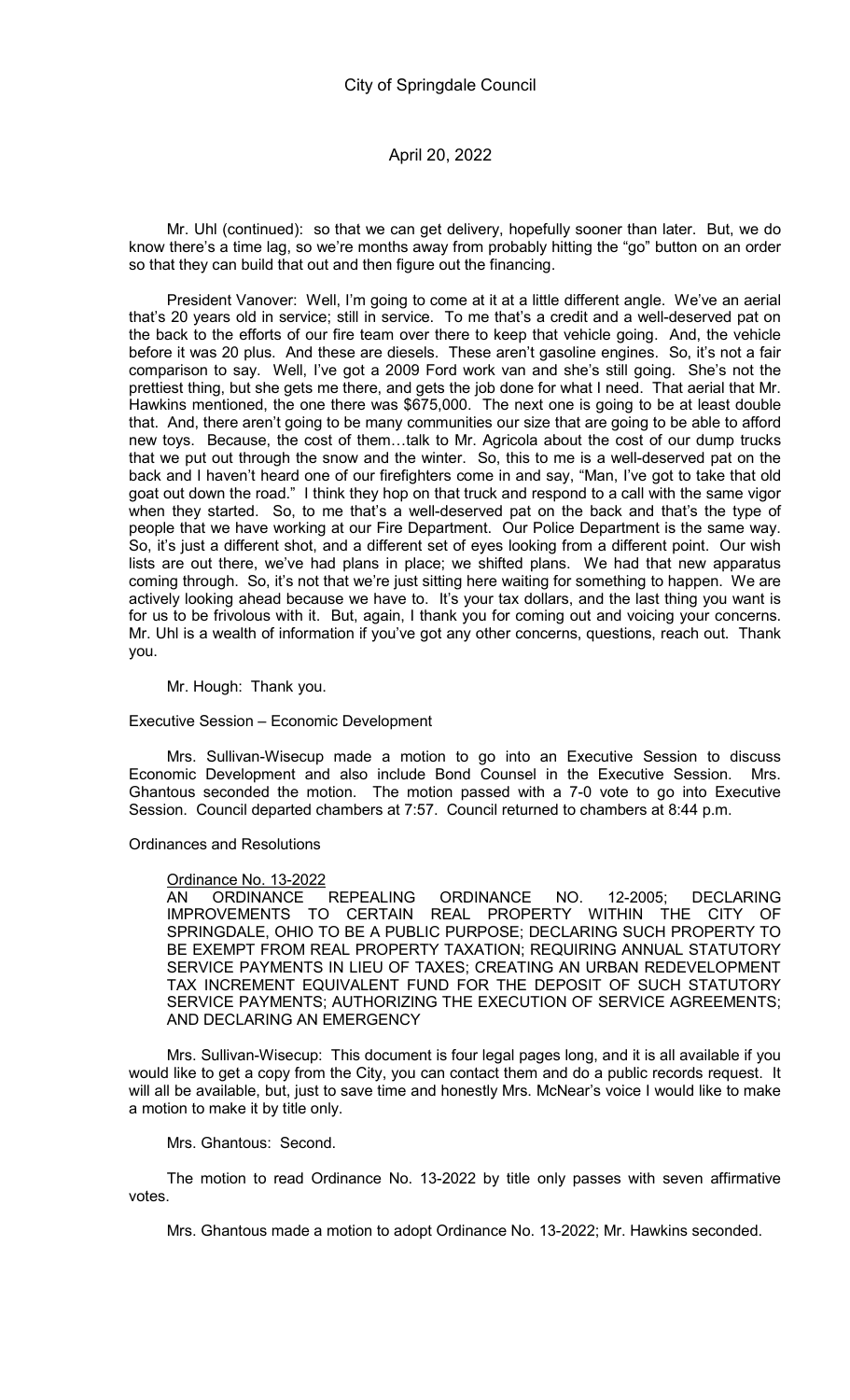Mr. Anderson: Just one point since we did just read it by title only and it is the emergency clause. Can we just get a statement as to why it's an emergency instead of the normal course. Is it contracts, development schedule? What is the reason that it's an emergency ordinance?

Mr. Braun: There's a couple of reasons. As everyone is aware, we're working on the Tri-County Redevelopment Project. There's a schedule of things that have to take place in a certain order and I think we had talked about that two meetings ago as well that we needed to pass a succession of pieces of legislation; one of them was a development agreement, then an amended development agreement, now a TIF agreement, and we're asking that this be passed as an emergency so that we can begin to provide those assurances to the developer that this mechanism, this economic development tool is available to them so that we can keep the project on schedule and obviously begin to generate this revenue for the benefit of the City at the earliest possible date.

Mr. Anderson: Thank you for that. I appreciate it. I do agree that that makes a lot of sense not to delay it for a technicality like this. We've been talking about this TIF since the beginning of the development and the developer should get those assurances. Thank you.

Ordinance No. 13-2022 passes with seven affirmative votes.

### Ordinance No. 14-2022

AN ORDINANCE AUTHORIZING THE MAYOR AND CLERK OF COUNCIL/FINANCE DIRECTOR TO ENTER INTO AN AGREEMENT WITH TEC ENGINEERING, INC. FOR THE PROVISION OF PROFESSIONAL SERVICES FOR THE OPERATIONS AND MAINTENANCE OF THE CITY OF SPRINGDALE'S TRAFFIC CONTROL SYSTEM AND DECLARING AN EMERGENCY

Mrs. Sullivan-Wisecup made a motion to adopt Ordinance No. 14-2022; Mrs. Ghantous seconded.

Mr. Jones: We did not ask TEC to do this, but they kept the numbers the same as the previous contract and I just thought I'd point that out.

Ordinance No. 14-2022 passes with seven affirmative votes.

Old Business - None New Business and the set of the set of the set of the set of the set of the set of the set of the set of the set of the set of the set of the set of the set of the set of the set of the set of the set of the set of the set

Meetings and Announcements

Mrs. Sullivan-Wisecup: Planning Commission will meet in these chambers on Tuesday, May  $10^{th}$  at 7:00 p.m.

Mrs. Ghantous: Board of Zoning Appeals will meet on Tuesday, the 26<sup>th</sup> in the chambers here.

Mr. Jacobs: Board of Health meets on May  $12<sup>th</sup>$  adjacent to these chambers.

Communications from the Audience - None